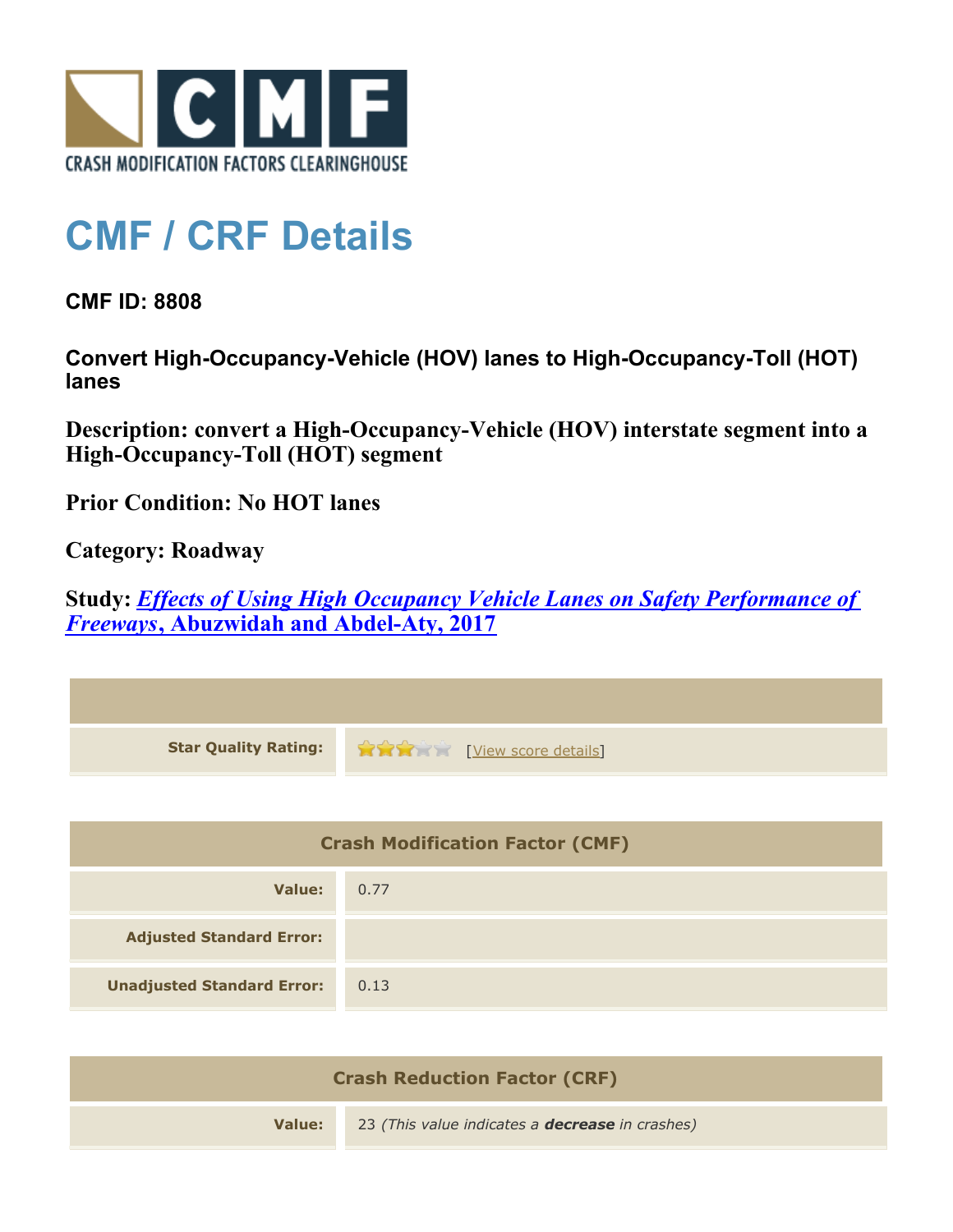**Adjusted Standard Error:**

**Unadjusted Standard Error:** 13

| <b>Applicability</b>                    |                               |
|-----------------------------------------|-------------------------------|
| <b>Crash Type:</b>                      | Other                         |
| <b>Crash Severity:</b>                  | All                           |
| <b>Roadway Types:</b>                   | Principal Arterial Interstate |
| <b>Number of Lanes:</b>                 | 5                             |
| <b>Road Division Type:</b>              | Divided by Median             |
| <b>Speed Limit:</b>                     |                               |
| <b>Area Type:</b>                       |                               |
| <b>Traffic Volume:</b>                  |                               |
| <b>Time of Day:</b>                     | All                           |
| If countermeasure is intersection-based |                               |
| <b>Intersection Type:</b>               |                               |
| <b>Intersection Geometry:</b>           |                               |
| <b>Traffic Control:</b>                 |                               |
| <b>Major Road Traffic Volume:</b>       |                               |
| <b>Minor Road Traffic Volume:</b>       |                               |

| <b>Development Details</b>      |              |  |
|---------------------------------|--------------|--|
| <b>Date Range of Data Used:</b> | 2005 to 2013 |  |
| <b>Municipality:</b>            | Miami        |  |